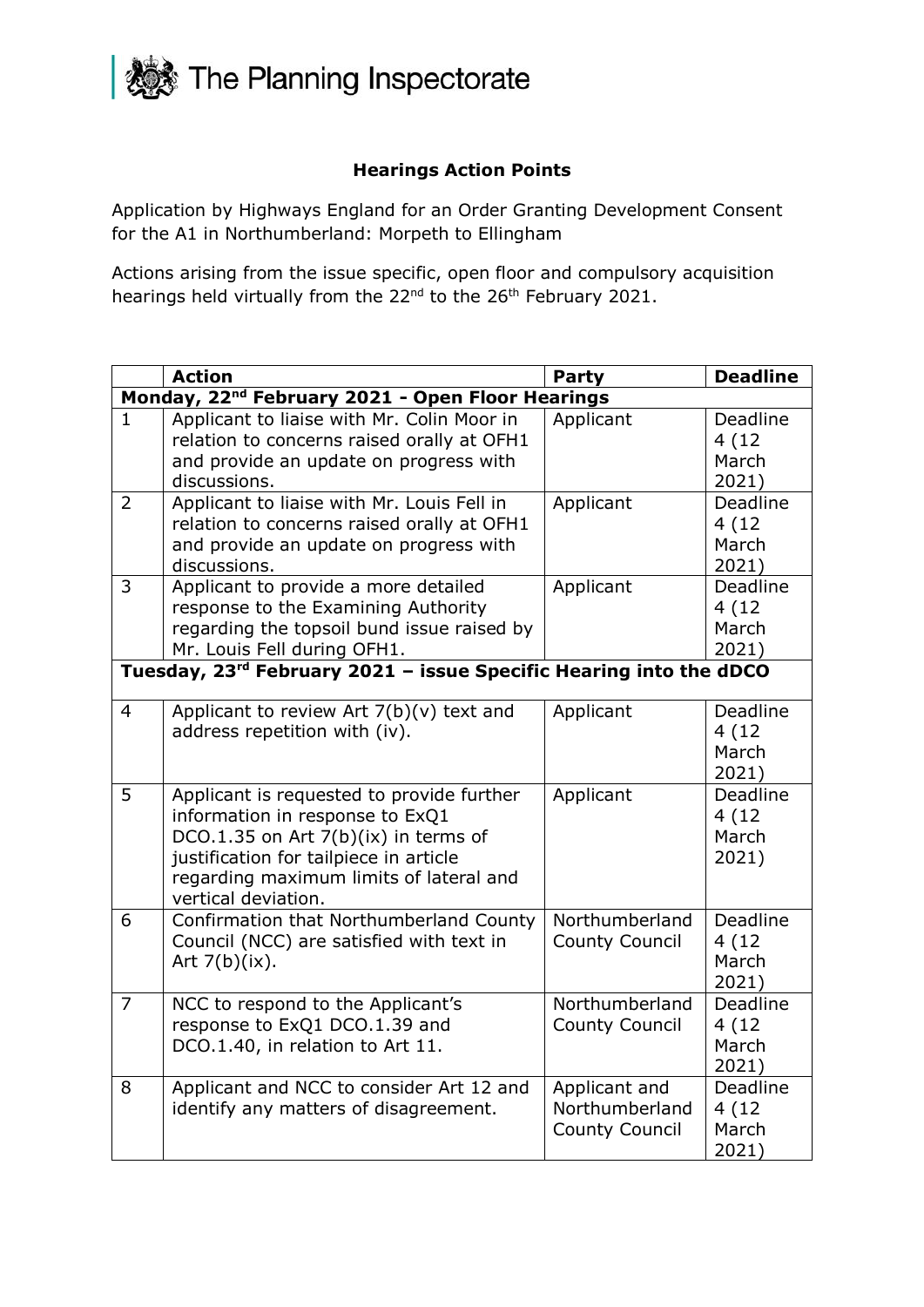## **A** The Planning Inspectorate

| 9  | NCC to provide answer to Applicant's<br>answers to ExQ1 DCO.1.41 and<br>DCO.1.42.                                                                                                                                                                                | Northumberland<br><b>County Council</b>                  | Deadline<br>4(12)<br>March<br>2021) |
|----|------------------------------------------------------------------------------------------------------------------------------------------------------------------------------------------------------------------------------------------------------------------|----------------------------------------------------------|-------------------------------------|
| 10 | Mr Hawes to comment on Applicant's<br>answer to ExQ1 DCO.1.47 [REP2-020].                                                                                                                                                                                        | Applicant and<br>Mr. Mark Hawes                          | Deadline<br>4(12)<br>March<br>2021) |
| 11 | Applicant to amend section $115(2)(b)$<br>reference of pre-amble of Schedule 1 -<br>and separate the footnote from the<br>paragraph number of the section.                                                                                                       | Applicant                                                | Deadline<br>4(12)<br>March<br>2021) |
| 12 | Confirmation from NCC that no further<br>clarification in required in relation to the<br>precise nature of the Stopping Up and the<br>resultant status/ownership of the stopped<br>up highway, as per NCC's comments on<br>the Applicant's response to DCO.1.44. | Northumberland<br><b>County Council</b>                  | Deadline<br>4(12)<br>March<br>2021) |
| 13 | Applicant to submit revision of General<br>Arrangement Plan indicating proposed<br>changes to accesses / minor roads.                                                                                                                                            | Applicant                                                | Deadline<br>4(12)<br>March<br>2021) |
| 14 | Applicant to review and respond to points<br>raised in Relevant Reps in relation to<br>access.                                                                                                                                                                   | Applicant                                                | Deadline<br>4(12)<br>March<br>2021) |
| 15 | MIDAS, Schedule 1, Authorised Dev. (x)<br>abbreviation to be set out in full.                                                                                                                                                                                    | Applicant                                                | Deadline<br>4(12)<br>March<br>2021) |
| 16 | Outline CTMP to be included in the dDCO<br>as document to be certified.                                                                                                                                                                                          | Applicant                                                | Deadline<br>4(12)<br>March<br>2021) |
| 17 | Written update with progress between<br>Applicant and NCC in relation to Article<br>16.                                                                                                                                                                          | Applicant and<br>Northumberland<br><b>County Council</b> | Deadline<br>4(12)<br>March<br>2021) |
| 18 | Reference to relevant paragraphs of the<br>European Protected Species included in<br>the Interpretation of Schedule 2 to be<br>checked and updated.                                                                                                              | Applicant                                                | Deadline<br>4(12)<br>March<br>2021) |
| 19 | Applicant to provide update on how Req.<br>3 addresses quality of Design.                                                                                                                                                                                        | Applicant                                                | Deadline<br>4(12)<br>March<br>2021) |
| 20 | Applicant to check Req. 3 Engineering<br>Drawings and pick up issues with cross<br>reference between different drawings and<br>in relation to different documents.                                                                                               | Applicant                                                | Deadline<br>4(12)<br>March<br>2021) |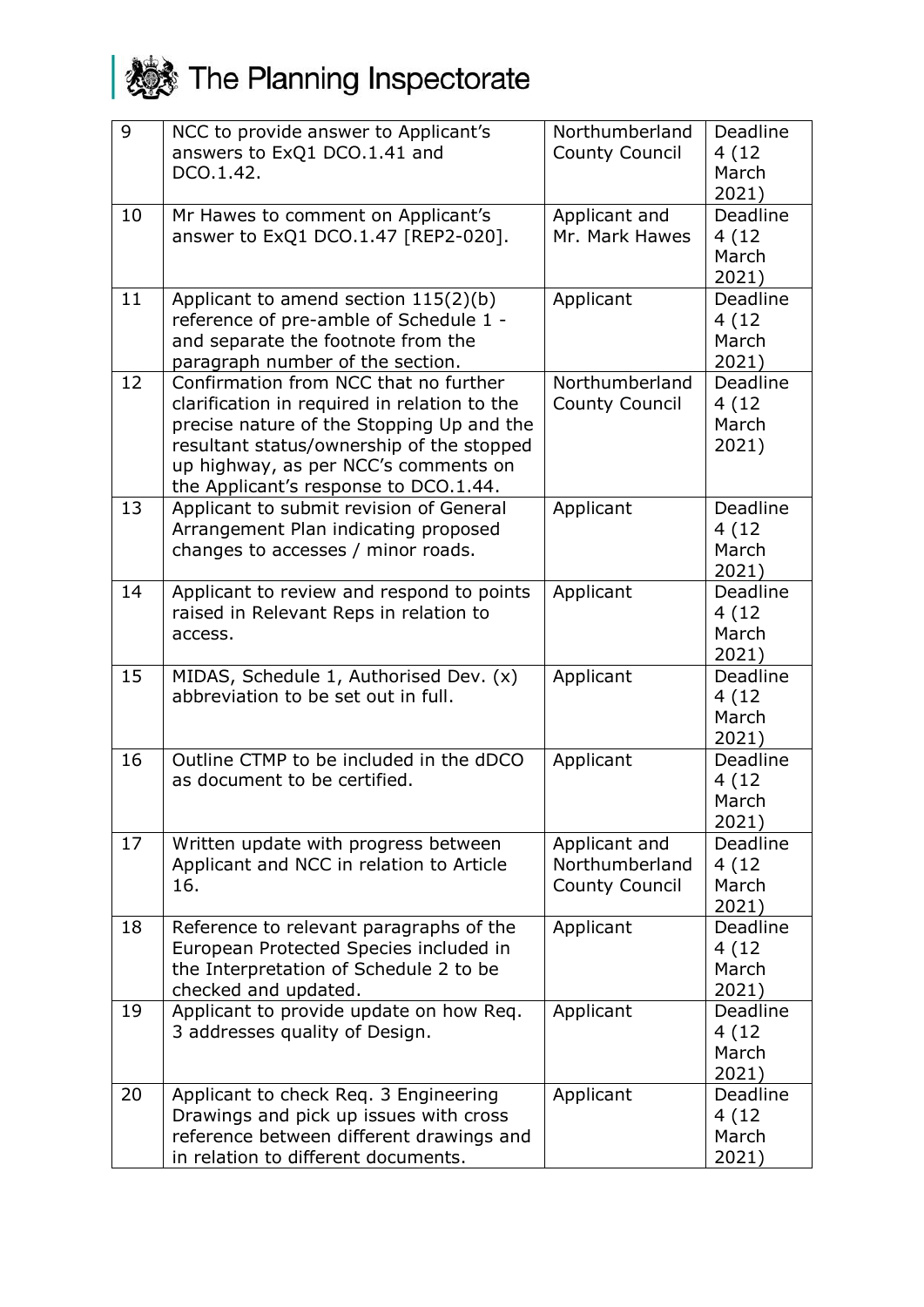## **A** The Planning Inspectorate

| 21                                                                                                | Table 9.12 Part B ES references to be<br>checked to cross ref with the REAC and<br>Table 9.3 Part A ES.                                                                                                                             | Applicant                               | Deadline<br>4(12)<br>March<br>2021)  |  |
|---------------------------------------------------------------------------------------------------|-------------------------------------------------------------------------------------------------------------------------------------------------------------------------------------------------------------------------------------|-----------------------------------------|--------------------------------------|--|
| 22                                                                                                | Applicant to develop a<br>signposting/instruction manual or worked<br>example that cross references the Env.<br>Statement and the REAC to demonstrate<br>how the documents relate.                                                  | Applicant                               | Deadline<br>4(12)<br>March<br>2021)  |  |
| 23                                                                                                | Applicant to review how CEMP links and<br>corresponds to the LEMP and how these<br>can be better cross referenced.                                                                                                                  | Applicant                               | Deadline<br>4(12)<br>March<br>2021)  |  |
| 24                                                                                                | Applicant to define whether CTMP is<br>required for both Requirement 4 and 10.                                                                                                                                                      | Applicant                               | Deadline<br>4(12)<br>March<br>2021)  |  |
| 25                                                                                                | NCC will confirm in writing position on<br>Requirement 9.                                                                                                                                                                           | Northumberland<br><b>County Council</b> | Deadline<br>4 (12)<br>March<br>2021) |  |
|                                                                                                   | Wednesday, 24 <sup>th</sup> February 2021 - Compulsory Acquisitions Hearing                                                                                                                                                         |                                         |                                      |  |
| 26                                                                                                | Applicant to submit further information as<br>to why the green and blue options were<br>not taken forward and why further details<br>were not provided at consultation stage.<br>Particularly how these relate to the Beal<br>Farm. | Applicant                               | Deadline<br>4(12)<br>March<br>2021)  |  |
| 27                                                                                                | Applicant to provide written response<br>detailing range of costs for compulsory<br>acquisition in relation to question CA.1.3.                                                                                                     | Applicant                               | Deadline<br>4(12)<br>March<br>2021)  |  |
| 28                                                                                                | Written Submission regarding options<br>considered and reasoning for access road<br>to plot $1/8b$ .                                                                                                                                | Applicant                               | Deadline<br>4(12)<br>March<br>2021)  |  |
| Thursday, 25 <sup>th</sup> February 2021 - Issue Specific Hearing Environmental<br><b>Matters</b> |                                                                                                                                                                                                                                     |                                         |                                      |  |
| 29                                                                                                | Natural England (NE) and Applicant's<br>SOCG to set out clearly their position on<br>mitigation against the loss of Ancient                                                                                                         | Applicant and<br>Natural England        | <b>Deadline</b><br>4(12)<br>March    |  |